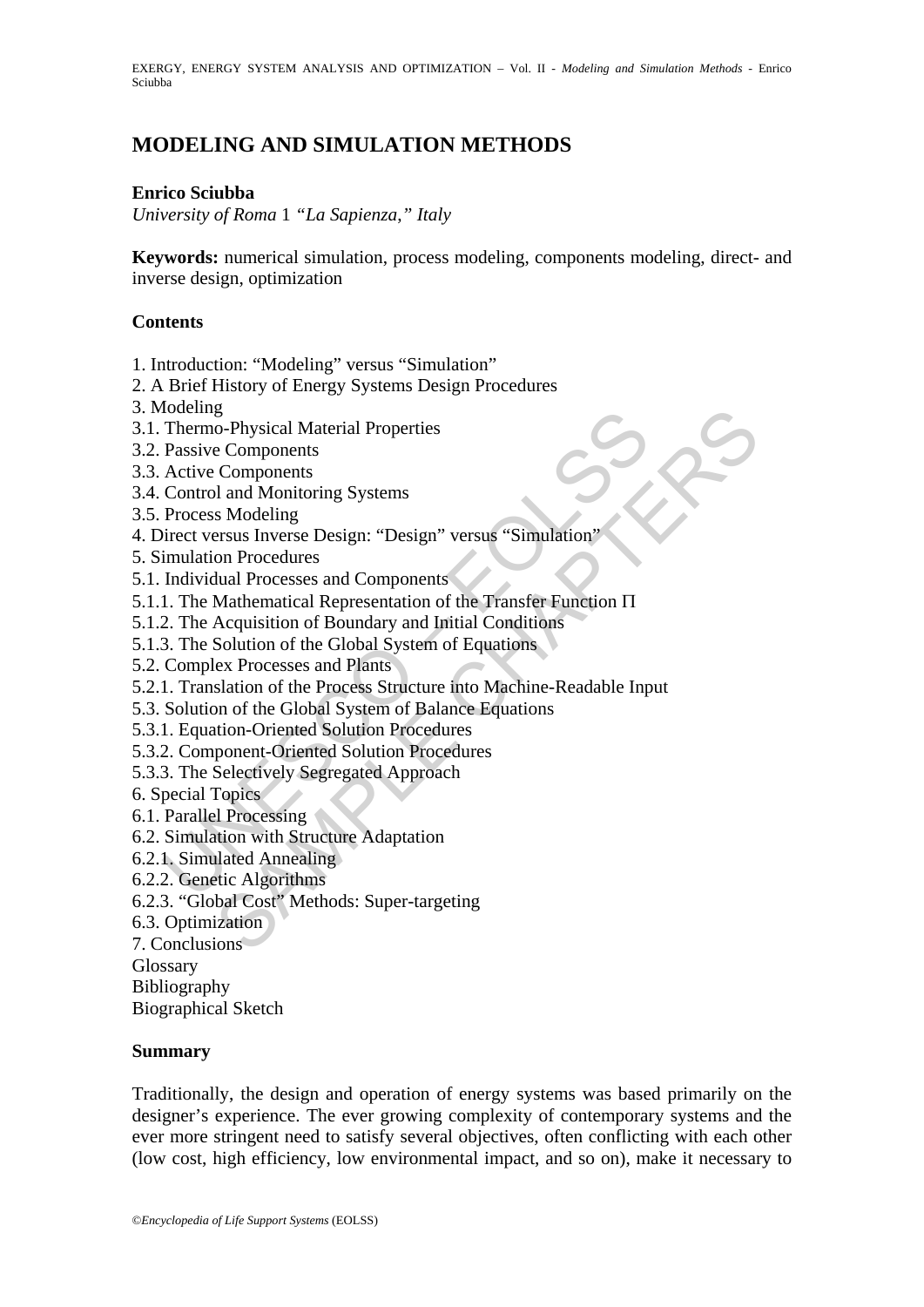use automatic procedures to ease the designer's task. An overview of available computer-assisted methods is presented in order of increasing complexity. Open problems, debated issues, and further directions for research and development are also discussed.

## **1. Introduction: "Modeling" versus "Simulation"**

Though often confused even in the specialist literature, "modeling" and "simulation" are two distinct aspects of the design problem:

- given a suitable set of initial data, can be solved to yield<br>independent variables that describe the physics of the phe<br>modeling. It is convenient that a model be "closed," that i<br>require assumptions external to the theory in a suitable set of initial data, can be solved to yield the values of<br>ependent variables that describe the physics of the phenomena subject<br>eleling. It is convenient that a model be "closed," that is, that it does<br>uire a *Modeling* is the act of interpreting a set of physical phenomena and of devising a reasonably complete, closed, and comprehensive mathematical formulation for its description. Such a description usually results in a system of equations that, given a suitable set of initial data, can be solved to yield the values of the independent variables that describe the physics of the phenomena subject to modeling. It is convenient that a model be "closed," that is, that it does not require assumptions external to the theory. However, since the physics of nature is complex, this is in many instances impossible, and some "closure parameters" (semi-empirical coefficients that appear in some of the constitutive relations) are needed to close most models in a mathematical sense. Modeling is a dynamic concept: the improvement of our comprehension of the physics underlying a certain set of phenomena leads to successive refinements of the pristine model resulting in a more general, or more precise, agreement with the reality of a process. A model can also be seen as a paradigm of reality, in the sense that it expresses our interpretation of a myriad of interrelated micro and macro effects that constitute the (in principle, unknown) real process.
- *Simulation* is the act of putting our models to work. On the basis of some suitable initial data about the state of the universe, a proper mathematical formulation deriving from the model is applied to obtain the numerical values of all relevant variables for the problem in a particular case. A single model can be applied in a variety of "simulation modes," depending on the perspective under which we wish to carry out the design.

## **2. A Brief History of Energy Systems Design Procedures**

Energy conversion systems have been in use since the late Bronze Age, and there are well-documented examples of relatively advanced devices constructed 4000 years ago. In Mesopotamia (the region presently spanned by modern Iran and Iraq), wind-tomechanical energy conversion performed by means of primitive, but very ingenious, windmills provided the motive power needed for milling wheat. Similar windmills were known throughout the eastern Mediterranean area, and possibly even in India and China. For the same purpose, Babylonians and perhaps also ancient Indian civilizations performed hydraulic-to-mechanical energy conversion via rudimentary water wheels. Even thermal-to-mechanical energy conversion was enacted: the drawings by Hero (second century BC) show that an impulse steam turbine was in use in Egypt at least as far back as the fifth century BC. The design of such devices was certainly nonsystematic, trial and error being the common design technique. The "engineers" of that time were regarded rather as magicians; they constituted a closed social class and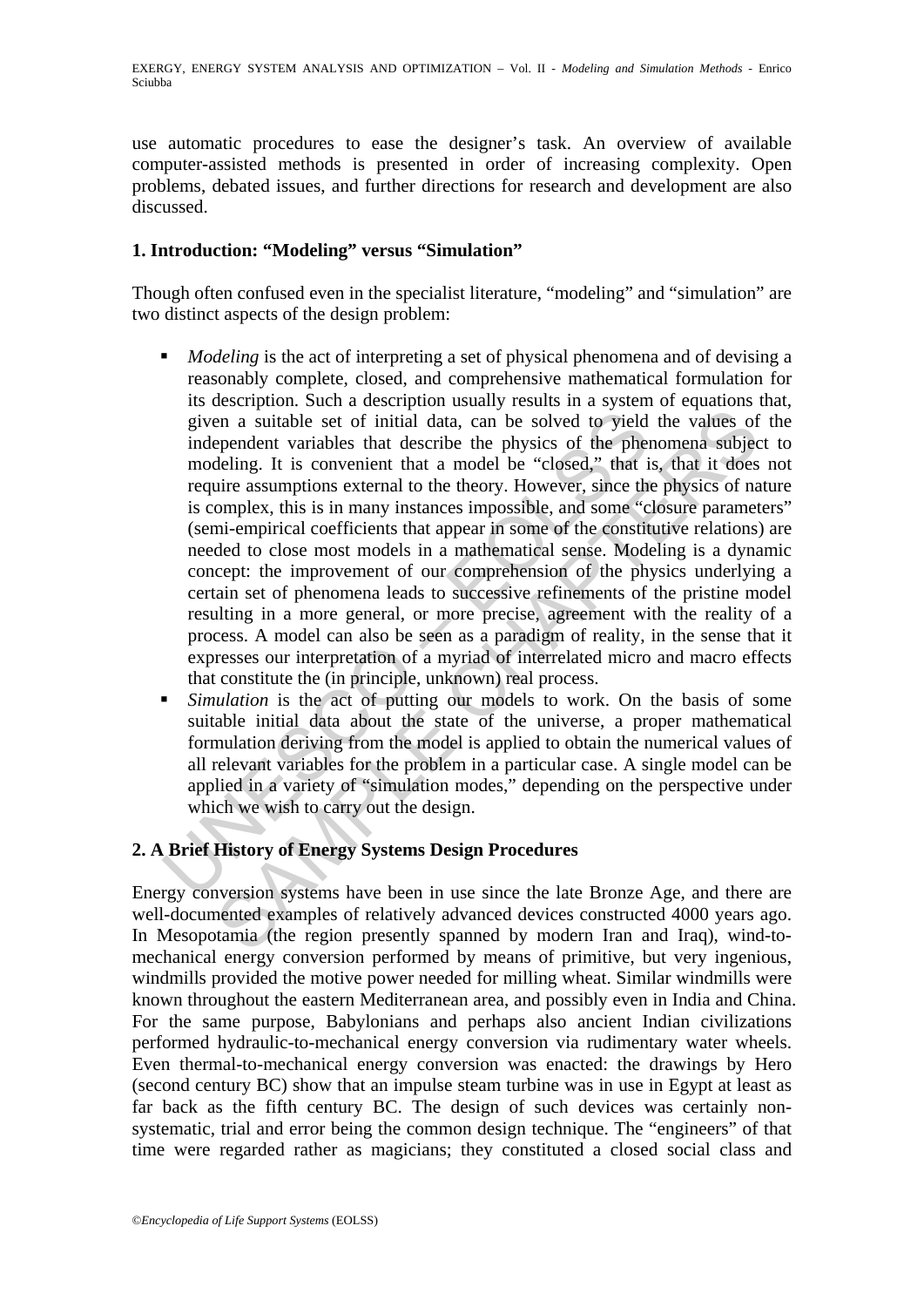passed their experience from generation to generation without leaving any written physical explanation of the phenomena they were exploiting. In modern terms, we can say that they did not leave records of the models they used: of course, there was not even the notion of simulation. Roman engineers, for instance, left no written record of their design practices for any of the many hydraulic plants they built. It was only after the Middle Ages (roughly, after 1300) that the first "scientific" explanations were attempted: we could say that "modeling" was born then.

stantially after the development of the first steam engines in the teenth century: the science of thermodynamics was born, and the levelopment of the original concept in literally hundreds of applice effort on the part of ly after the development of the first steam engines in the second half of century: the science of thermodynamics was born, and the extraordinary ment of the original concept in literally hundreds of applications reveal to From the fifteenth to the seventeenth century, windmills, watermills, and some rudimentary thermal systems (gunpowder was brought to the West from China after the year 1400) were developed, always on a trial and error basis, but often with extraordinary insight on the part of individual inventors. Design was still based on an elementary modeling activity, and no simulation was even conceived. Things changed substantially after the development of the first steam engines in the second half of the eighteenth century: the science of thermodynamics was born, and the extraordinary pace of development of the original concept in literally hundreds of applications reveals a titanic effort on the part of engineers to understand the underlying physical principles, and to concoct a "model" of their systems. Heat transfer began to be understood, and strenuous modeling activity began. Concepts such as latent and specific heat, energy transfer by conduction and convection, and fluid motion were intensely studied in the eighteenth century: of course, this required a strong modeling activity. If we examine the construction details of the machines of that age, we see that the physics of several phenomena (leakages, fluid motion, mechanical friction, and so on) were quite well understood, in that proper models were used in the design and operation of the systems. From the mid-eighteenth to the early twentieth century, the fundamental works of Lavoisier, Carnot, Gouy, Stodola, and many others led to an evermore exact understanding of the physical laws governing the phenomena of heat and work transfer, and modeling became a scientific activity, based not only on intuition but on exact and physically sound rules involving mass and energy balances, and even consideration of irreversible losses.

In the twentieth century, emphasis was put on the organization of the large body of experimental evidence previously acquired, and models became systematic: that is, based on universal conservation equations and on the proper application of general thermo-physical property relations. Processes and systems (notably, chemical and thermal) were designed on the basis of ever more refined models of the underlying phenomena, and design procedures were devised that made use of the mathematical formulation of these models to derive (by hand calculation!) some of the independent variables. Simulation was born and immediately adapted to those rather inefficient tools: iterative calculations were reduced to a minimum, and widespread use was made of abaci and tables for relating one design variable to another. Only after the computer made its appearance in the engineering world (the event can be dated to1936, when the first "electronic" computer, the Z1, was switched on by Konrad Zuse in Saarbrucken) was it was possible to transfer the tedious load of iterative calculations from humans to machines. It became immediately apparent that computer-assisted procedures were more precise, less prone to casual error, and much faster than human calculations. The age of the slide rule came to an end, and the computer became a necessary design tool for process and design engineers.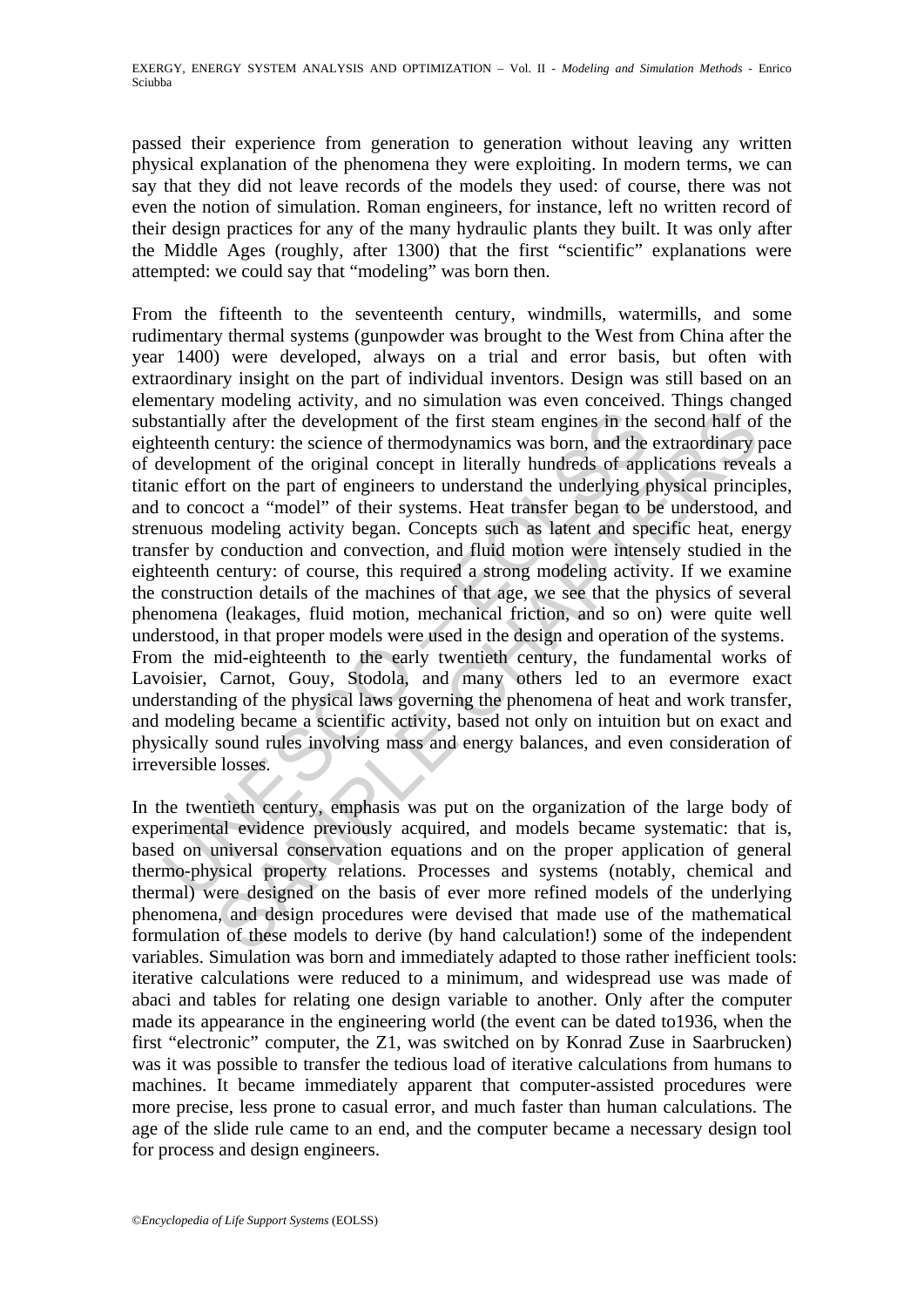In recent decades, the performance of every computing device has been growing at an impressive pace: number of operations per unit time (FLOPS), storage size (working "memory"), input–output devices, reliability and portability, and user friendliness have reached levels today that were almost unthinkable in the late 1980s, and progress is made literally every day. This led of course to the development of specific engineering applications. Computer tools are now available for process simulation, for the design (sizing) of components and structures, for process monitoring and control, and so on. The trend has accelerated to the point that it is difficult today to perform a flow-sheet activity (or any kind of design calculation!) without some sort of computer aid. Recent developments include the complete automation of simulation procedures and the shifting of some of the modeling activity from the human mind to the artificial assistant (see *Artificial Intelligence in the Design of Energy Systems*). Computer procedures are presently used for the solution of inverse (design) and direct (optimization) engineering problems, and the trend is clearly towards the codification of the "creative" portion of the design activity into some sort of "intelligent" code.

## **3. Modeling**

being and the trend is clearly towards the codification of the "c<br>design activity into some sort of "intelligent" code.<br> **Iodeling**<br>
1 logical sense, modeling (as defined in the introduction) consis<br>
wities. The first is a and the trend is clearly towards the codification of the "creative" portional and the trend is clearly towards the codification of the "creative" portionactivity into some sort of "intelligent" code.<br> **19** sense, modeling In a logical sense, modeling (as defined in the introduction) consists of two separate activities. The first is a task pertaining to the meta-mathematical formulation of a problem (the mapping of some physical phenomena and of their relevant interconnections onto a conceptual scheme of mutually coupled processes), while the second pertains to its mathematical formulation (the problem description in computable terms). A model represents a reasonable description of the way the process or system under consideration "behaves," that is, operates under both normal and unforeseen circumstances. The three necessities of the logical construct "model" are:

- an exact knowledge of all inputs (means) and outputs (goals),
- a physical operational scheme of the component or process, and
- a functional operational scheme of the component or process.

Ideally, an engineering task is always well posed: that is, the inputs are completely and unequivocally specified, the outputs exactly quantified, and the constraints exactly known. This is the type of engineering design problem usually described in textbooks, and in fact often goes under the name of "textbook problem." Its modeling invariably appears to be simple and almost univocal, as if there was only one correct way to represent the underlying physics. Unfortunately, real world problems seldom resemble textbook ones: though the goals are usually well-defined, data are incomplete, and often expressed in a qualitative instead of quantitative fashion, and constraints are weak or, worse yet, vague. The design engineer must nevertheless handle these cases, but some of the comfortable certainties offered by textbook problems are no longer available: in particular, there is no *a priori* certainty of the validity of any "obvious" model. There may be more than one process- or system structure acting on only slightly different sets of input fluxes to produce the required outputs, and the type and performance of these structures depend in a "logically non-linear" fashion on the features of the model we adopt. In conclusion, from a logical-mathematical point of view, most design tasks are ill posed. This means that: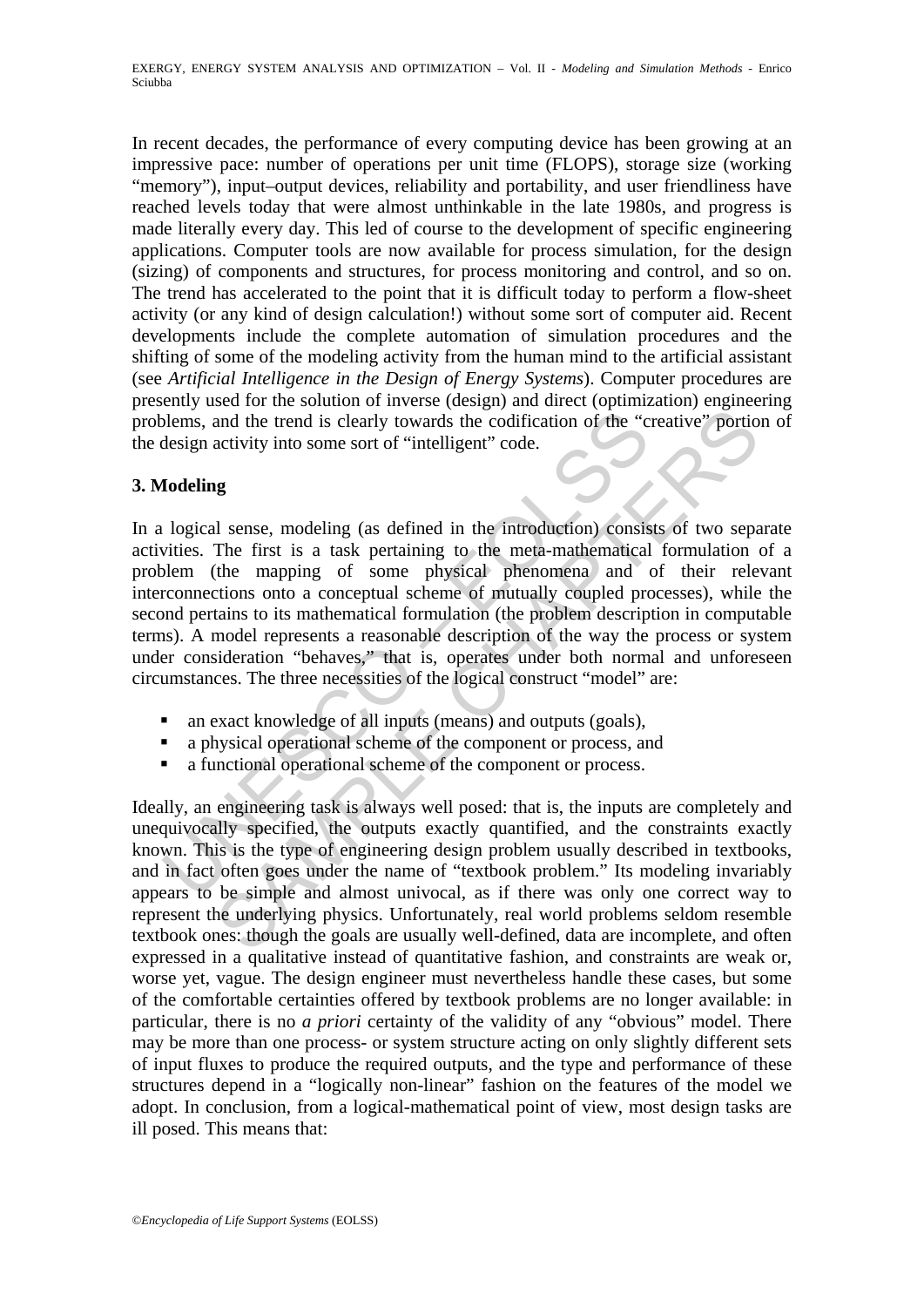- the problem cannot be described solely in terms of numerical variables, scalar and vector quantities,
- it possesses goals that cannot be specified in terms of a well-defined objective function, and
- it admits to no algorithmic solution.

Ill-posed problems are often called ill-defined or ill-structured, and their most striking feature is that their solutions are unpredictable, in the sense that the environment in which the solution is to be sought has a strong influence on the solution's existence, uniqueness, and type. To solve these problems, an engineer relies on judgment, experience, heuristics, intuition, and analogy rather than on specific knowledge of solution procedures applicable *per se*. If we compile a detailed list of the various subactivities that constitute the engineering portion of a design procedure, it becomes immediately apparent that all of them are common to (that is, must be performed in the course of) almost every design task. There are several ways in which these activities can be systematically classified, and the one chosen here is based on their subdivision into an initial modeling action followed by a series of calculations which constitute the simulation task.

The starting premise for the design engineer is very simple: even if the problem is ill posed, a well-posed model must be devised before a solution is attempted. The strategy for this task is at best described as follows:

- The set of inputs must be examined and de-fuzzified.
- endiately apparent that all of them are common to (that is, must be of) almost every design task. There are several ways in which ystematically classified, and the one chosen here is based on the mitial modeling action fol by apparent that all of them are common to (that is, must be performed in<br>almost every design task. There are esveral ways in which these activities<br>diturally classified, and the one chosen here is based on their subdivis The goals must be similarly analyzed, and possibly re-defined, so that they are clearly and completely identified: since often a problem is over-specified (but still fuzzy!), it is useful to discriminate between "mandatory" and "accessory" goals. Mandatory goals *must* be achieved, while accessory goals may be considered as "bonus points" that increase the *desirability* of a solution. The choice between mandatory and accessory goals can have a large impact on both the structure of the resulting process and its modeling, so prudent judgment is required.
- Equally important is the correct interpretation of the constraints. A first rule is that of imposing weak constraints in a strong fashion. A second rule is that of interpreting (that is, replacing with explicit expressions) all constraints formulated in a vague propositional sense: "the efficiency of the compressor must be the highest possible under the given conditions" becomes " $\eta_{\rm comp} > 0.87$ for the given values of the inlet  $p$  and  $T$ , of the compression ratio, and for the specified flow rate and physical conditions of the process fluid."

 Once the problem position has been properly reformulated, and acting on the basis of a complete and comprehensive understanding of the goals of the system, of the available inputs and of the plausible physical flows of matter and energy in the conceptual process, the design engineer performs a *creative act* of conceiving, critically revising, and developing to final form a comprehensive model of the entire process. A model is thus actually constructed via some creative, intuitive "concept generation." Of course this engineering creativity is strongly delimited by the vast body of established knowledge and verified experience available that sets strict bounds on both the type and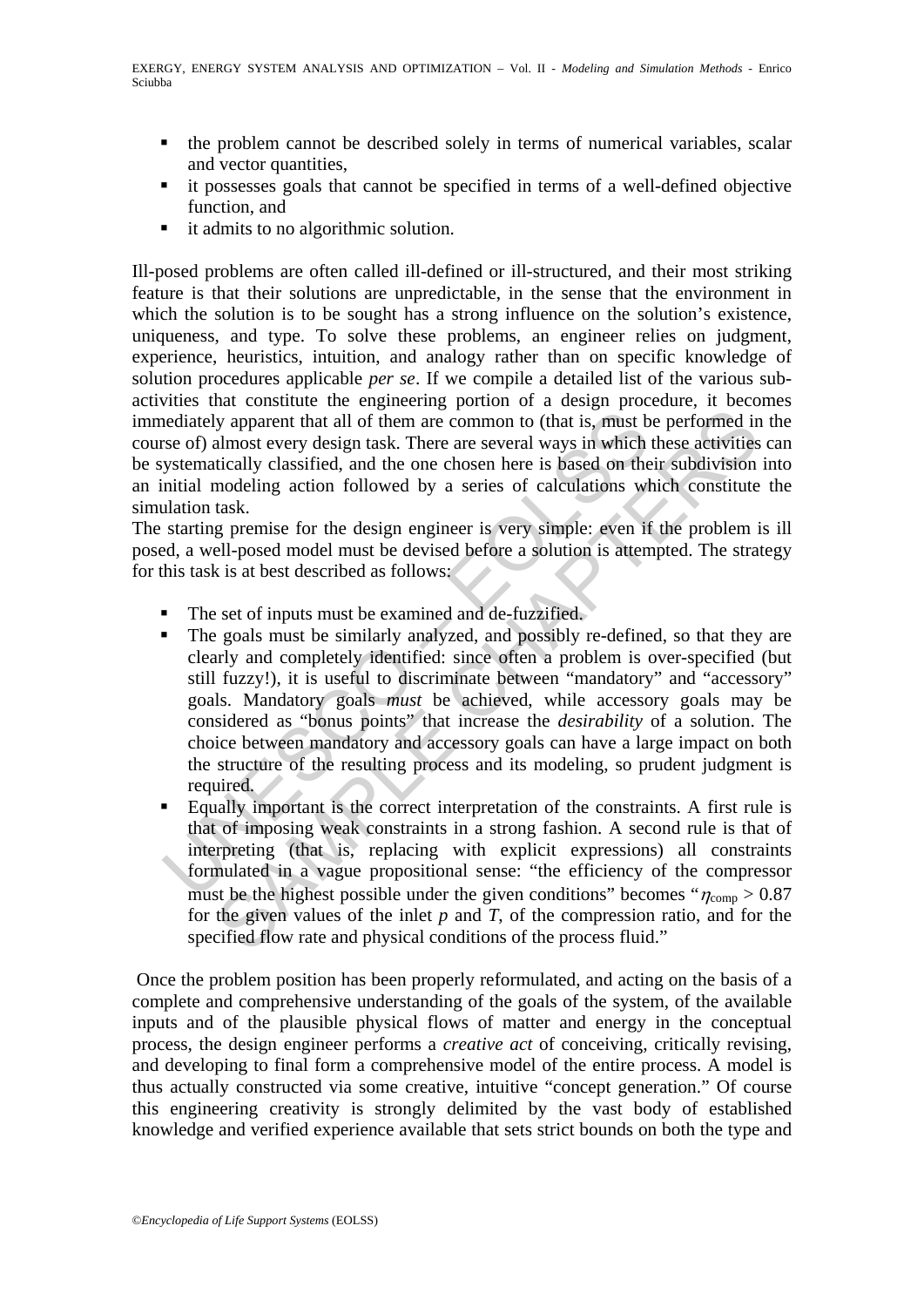the number of possible alternatives: this limiting action is more severe for technologically mature processes and components.

It is not possible to provide a list of modeling techniques, since obviously much is left to the insight of the single scientist or engineer: but it is possible to extract the common traits that a model ought to possess.

- A model must respect *all* known conservation laws for the quantities involved in the process. Mass and energy conservation are obvious examples, as well as dynamic quantities like angular momentum, kinetic energy, and so on.
- Whenever a certain fundamental conservative quantity is not conserved, the model must account for the relevant "dissipation": in mass flow rates balances, leakages and the applicable leakage models must be included; in energy balances, the proper irreversibilities must be modeled, and the same applies to species conservation, and so on.
- balances, the proper irreversibilities must be modeled, and the species conservation, and so on.<br>
A model ought to be based on the smallest possible set of ind consistent with the degree of complexity of the model itself. maces, the proper irreversibilities must be modeled, and the same applicies conservation, and so on.<br>
ances conservation, and so on.<br>
ances conservation, and so on.<br>
ances conservation, and so on.<br>
ances conservation, and A model ought to be based on the smallest possible set of independent variables consistent with the degree of complexity of the model itself. For example, it is advisable that mass leaks through a gap be related to the gap characteristic dimensions, to the pressure differential across it, to the quality of the surface finishing, and to the fluid viscosity, but not to non-local quantities like a reference pressure and the overall size of the component. This can be seen as a direct application of the "Ockham's razor" principle; the thirteenth-century Oxford philosopher wrote: "*Frustra fit per plura quod potest fieri per pauciora*" ("It is useless to achieve with many [entities] what can be achieved with fewer ones").
- A model ought to be formulated in the simplest possible mathematical way, but not in terms that are so simple as to mask important effects. For instance, since the conservation of total enthalpy in a turbo machinery passage is known to be expressed in terms of a differential equation, it is incorrect to try to reformulate it in terms of an approximate algebraic expression, which does not possess the ability to account for gradients. ("Keep things simple. But not too simple.")
- A model should avoid as much as possible the use of "empirical closure constants." In most cases, it is convenient to include additional equations that express the "constant" in terms of one or more physical variables for which a balance law is known to apply.
- It is convenient, whenever possible, to formulate a model in dimensionless form. By proper use of dimensional analysis, the phenomena under study can be classified into "ranges" in which the phenomenological evidence shows different patterns depending on the value of one or more dimensionless parameters (like the Reynolds, Mach, Prandtl, and Nusselt numbers) that define "attractor points" in the vicinity of which the process behaves with distinctive features that can be exploited in the model formulation. Such dimensionless numbers condense a large amount of physical information into a small set of numerical values or ranges, and are therefore a very powerful method of classifying reality.
- Finally, no model ought to be regarded as "absolute." Following Karl Popper, we must always be conscious that a model is valid and applicable until it becomes "falsified" by an instance in which it is demonstrated that its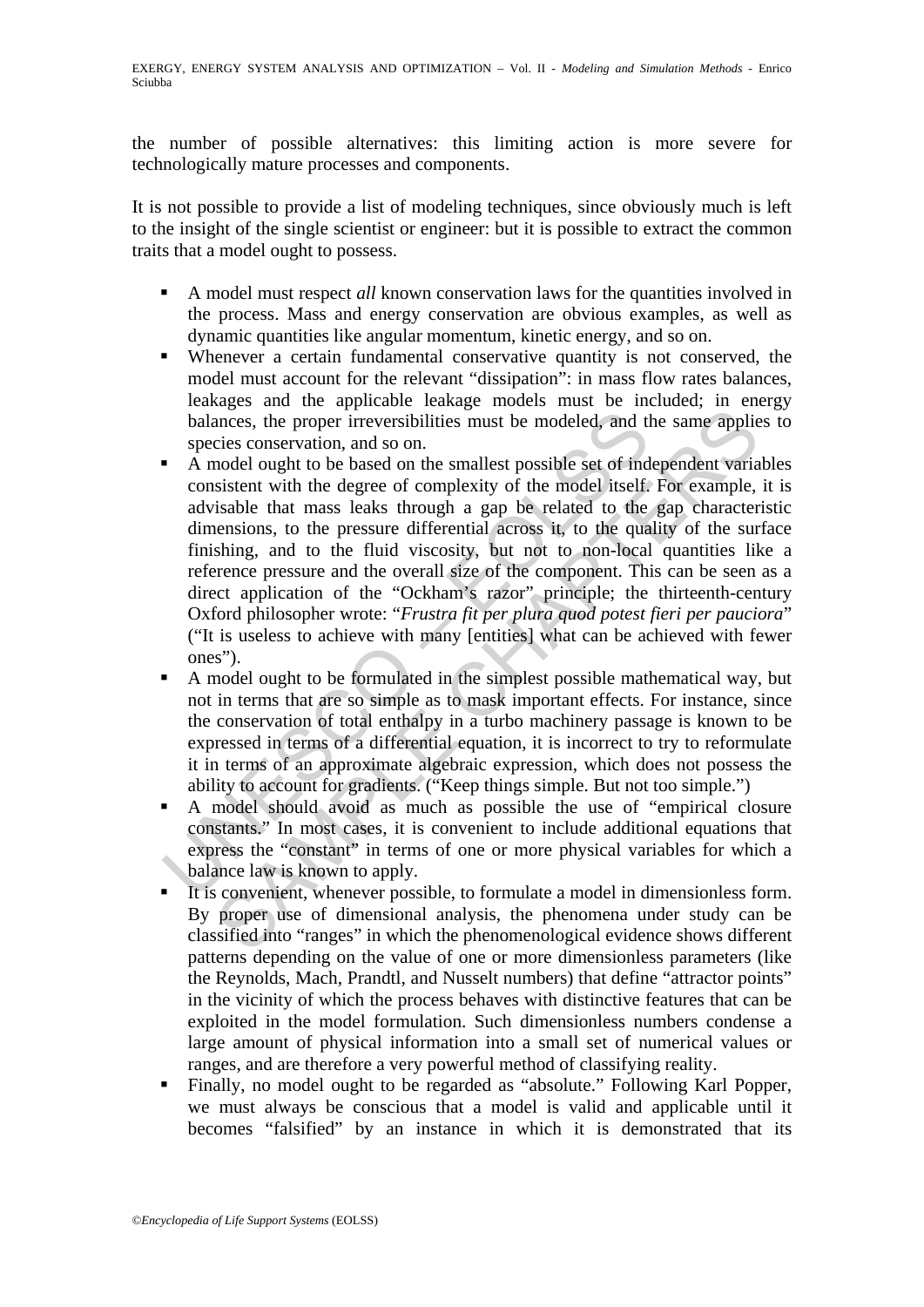application leads to unreasonable results. New (more refined, but sometimes even simpler) models can be generated by examining these counterexamples.

#### **3.1. Thermo-Physical Material Properties**

ines that provide the quantities of interest in terms of a set<br>nities," usually chosen as those more easily measurable (pressure<br>ies composition and physical state). These routines are prese<br>ost all materials, and offer a is a minimize of external entertion and physical state of the minimizery consideration and physical state). These routies are pressure and temperal materials, and offer a high degree of accuracy and a patatively high effic The first step to make process modeling and simulation less dependent on human resources is that of developing proper models for "material properties" that provide the thermodynamic quantities of interest (enthalpy, entropy, saturation values, steam quality in the wet region, specific heats, and so on). Such models must be developed on the basis of a sound physical interpretation of the micro and macro-scale phenomena that can be *specific* for the particular fluid under consideration, or of *general validity* for a certain set of fluids, and must be obviously based as much as possible on sound and properly organized experimental evidence. Property models result in calculation routines that provide the quantities of interest in terms of a set of "fundamental quantities," usually chosen as those more easily measurable (pressure and temperature, species composition and physical state). These routines are presently available for almost all materials, and offer a high degree of accuracy and a relatively high efficiency. They can be used in either "manual" mode (that is, by plugging into them the values of the known parameters and deriving the outcome), or in "automatic" mode (that is, by using them on some kind of numerical procedure). Since the degree of accuracy depends substantially on the complexity of effects included in the model, care should be exercised to adopt the most convenient model for the use that we have in mind. Thus, a simple ideal gas law (perhaps corrected by the compressibility factor) ought to be adopted in hand calculations, while more complex relations are to be left for computeraided applications.

### **3.2. Passive Components**

A passive component is a unit whose purpose is *not* that of exchanging energy with the material stream(s) with which it interacts. Examples of passive components are pipes, valves, reservoirs, containers, and solid handling devices. These components are modeled by simply computing their power requirements on the basis of mass and energy conservation and including dissipative effects. Thus, a pipe conserves the mass of the fluid flowing through it, but dissipates a frictional energy proportional to the square of the volume flow rate and to the viscosity of the fluid. A model constant is necessary, like for instance the friction coefficient that can be expressed in terms of the Reynolds number of the flow and of a dimensionless roughness parameter of the pipe surface. Similar considerations apply to valves of all sorts (including rupture diaphragms and relief valves), to orifices, nozzles and ejectors, funnels, and so on. For reservoirs and containers, a mass balance prescribes that the difference between the outflowing and the incoming mass flow rates must be equal to the mass accumulation within the container. If necessary, an energy balance based on the conservation of the thermal capacity of the system allows for the calculation of the average temperature of the material within in terms of the temperature of the incoming flow. Solid handling devices that affect transport of a given mass of material require a power that is given by the displacement work times the gross mass flow rate of the material (leakage models might be employed if necessary). Stirrers and mixers require a more careful modeling,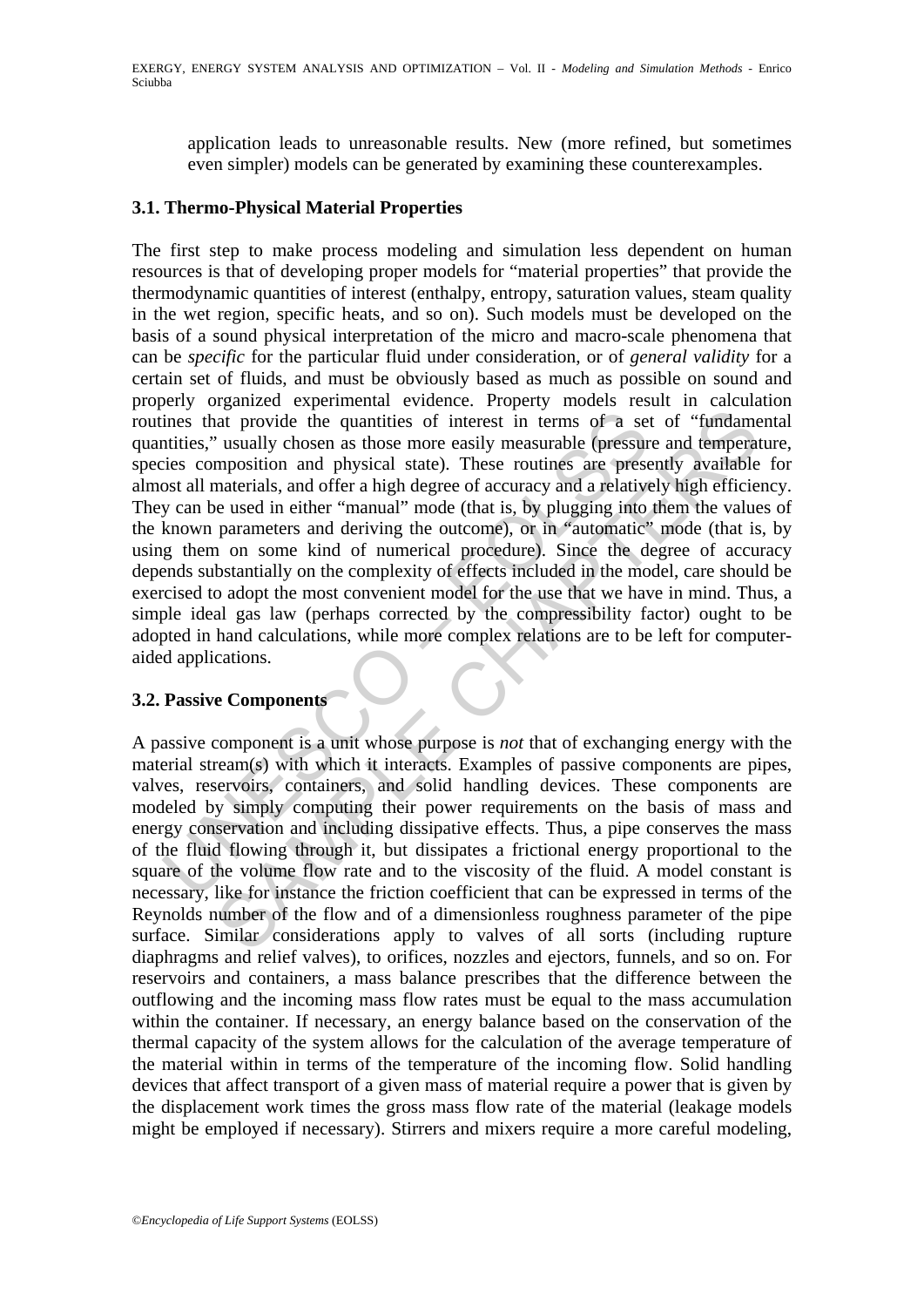because in addition to the mass and energy balances we need to model the mixing losses and the power required to stir the material, both of which are strongly case dependent.

### **3.3. Active Components**

energy conservation laws must be supplemented by a model that<br>e phenomena to a "typical" set of design parameters, different fo<br>models of these components make extensive use of dimensi<br>ressing the material properties ( $Re$ conservation laws must be supplemented by a model that relates the phyomena to a "typical" set of design parameters, different for different deviations and to a "typical" set of design parameters, different for different d An active component is a unit whose purpose is that of exchanging energy with the material stream(s) with which it interacts. Examples of active components are heat exchangers, combustors, chemical reactors, distillation towers, turbo-machines, rotary machines of all kinds, and reciprocating displacement machines. Active components are more difficult to model than passive ones, because their energy exchange mechanisms are often the result of a complex combination of elementary phenomena. In some cases (notably, chemical reactors and turbo-machines), the mass flow rate and the energy exchange are interdependent. Thus, case-by-case modeling is necessary. As a rule, mass and energy conservation laws must be supplemented by a model that relates the physics of the phenomena to a "typical" set of design parameters, different for different devices. The models of these components make extensive use of dimensionless parameters expressing the material properties (*Re*, *Ma*, *Pr*, *Nu*, and so on), and of "characteristic curves" of the component, derived either on the basis of prime principles (the fundamental exchanges between machine and fluid) or on experimental evidence. More often, these characteristic curves are a combination of the two: their basic shape is derived from first principles, while their practical "engineering" shape is obtained by modifying the former by (semi) empirical shape factors. For most modern components models are actually derived from numerical simulations of the inherent physics: this is not at odds with the claim we made above, according to which "simulation" follows "modeling." The results of the numerical computations that "simulate" the behavior of combustors and turbo-machines are treated exactly like experimental evidence: they are used to construct a (higher-order) physical model of the component's behavior, to extract correlations among design variables, and so on.

## **3.4. Control and Monitoring Systems**

The latest generation of process simulators includes features to treat the so-called "process auxiliary systems," which include refrigeration, lubrication, space conditioning, and control and monitoring systems as additional plant components. The modeling of these systems can be generated with minimal effort, because they usually consist of relatively simple subcomponents (sensors, transducers, valves and switches, pipes, displacement pumps, fans, and surface heat exchangers). Though the interconnections and interactions between these components are usually steered by electronic systems, it is advisable to rely on the producer's data rather than trying to generate an *ad hoc* model.

-

TO ACCESS ALL THE **28 PAGES** OF THIS CHAPTER, Visit: [http://www.eolss.net/Eolss-sampleAllChapter.aspx](https://www.eolss.net/ebooklib/sc_cart.aspx?File=E3-19-03-01)

<sup>-</sup> 

<sup>-</sup>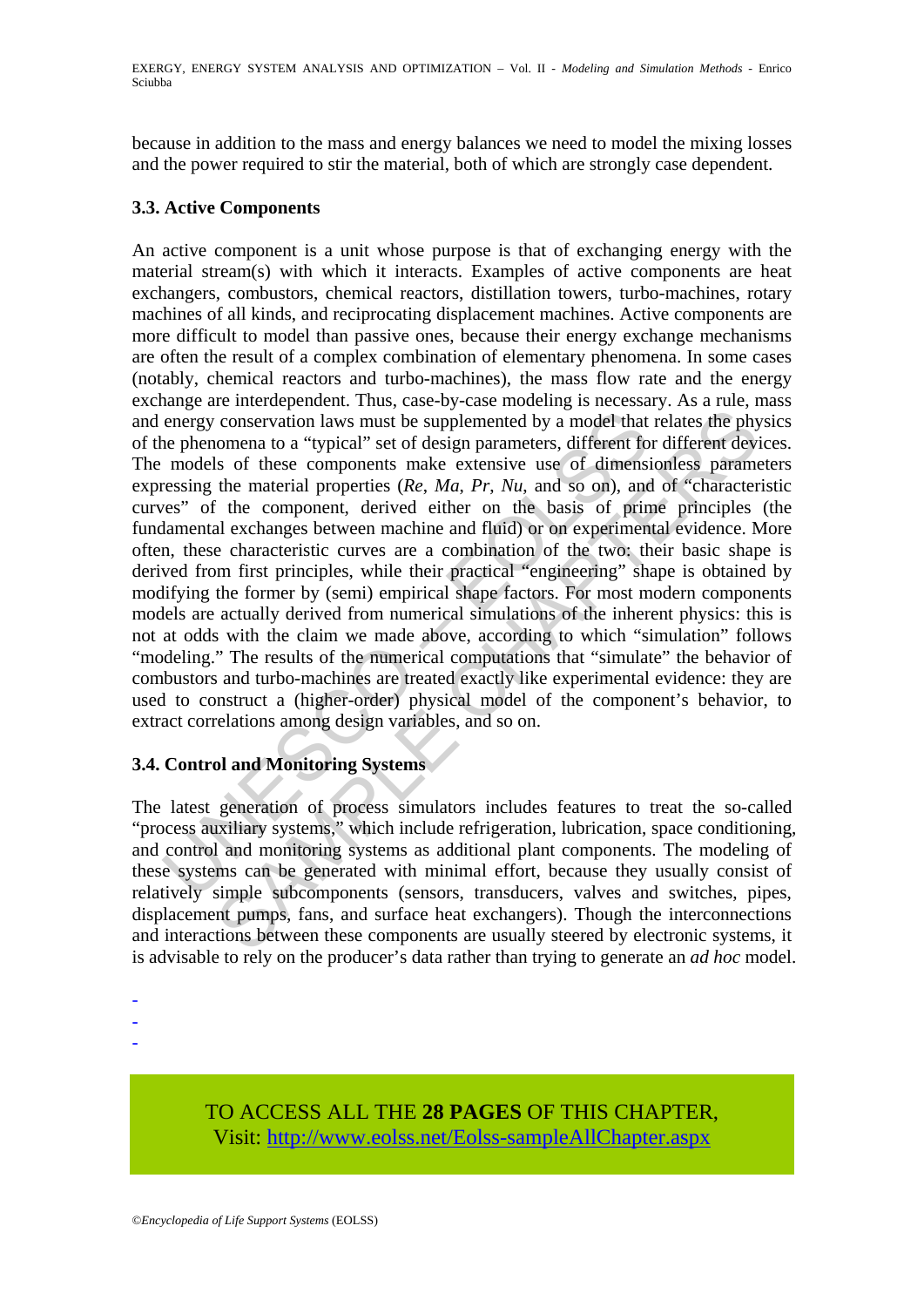EXERGY, ENERGY SYSTEM ANALYSIS AND OPTIMIZATION – Vol. II - *Modeling and Simulation Methods* - Enrico Sciubba

#### **Bibliography**

Boehm R.F. (1997). *Developments in the Design of Thermal Systems*, 288 pp. Cambridge: Cambridge University Press. [Multi-Author reflections on thermal system design that include a thorough discussion of exergy and thermo-economic methods as well as many worked-out practical applications.]

El-Sayed Y.M. (1970). Thermo economics and the design of heat systems. *Journal of Engineering for Power* **92**(1), 27–35. [One of the first works describing the possibility of attaining a global optimization of thermal systems by combining thermodynamic and economic considerations.]

Falcetta M.F. and Sciubba E. (1999): Exergy-based analysis of the start-up transient of a combined cycle plant. *Entropie* 221/222, 31-41. [Contains a detailed description and a flow chart of the SSS method.]

Frangopoulos C.A. (1990). *Intelligent Functional Approach: A Method for Analysis and Optimal Synthesis*-*Design*-*Operation of Complex Systems*. (S. Stecco & M.J. Moran, editors, Proceedings of Florence World Energy Research Symposium, Florence, Italy, May 28–June 1), pp. 805–815. Oxford: Pergamon Press. [A method for the solution of the optimization problem at three levels simultaneously: synthesis, design and operation. The use of the Lagrange multipliers as decision variables is taken from the earlier work of Evans and El-Sayed.]

Hohmann, E.C. (1971): *Optimal Networks for Heat Exchange*. Ph.D. Thesis, University of Southern California, Los Angeles, CA. [The first systematic discussion of the so-called "energy method" for the design of optimal HENs. Many of Hohmann's ideas and models can be found in later works by others, most notably Linnhoff and his "pinch technology" group.]

Metropolis N., Rosenbluth A., Rosenbluth M., Teller A., Teller E. (1953): Equation of state calculations by fast computing machines. *Journal of Chemical Physics*, **21**(6), 1087–1092. [The first description of simulated annealing.]

mont Tress. (1 include for the Sontan of the Gymmatacta proofens.<br>Insis, design and operation. The use of the Lagrange multipliers as decision varier work of Evans and El-Sayed.]<br>
mann, E.C. (1971): *Optimal Networks for H* Ess, ps means of the southof or the optimization problem at time evere is sintentated<br>sign and operation. The use of the Lagrange multipliers as decision variables is taken<br>wish of Evans and El-Sayed.]<br>C. (1971): *Optimal* Munoz J.R., and von Spakovsky M.R. (2000). The use of decomposition for the large-scale thermo economic synthesis/design optimization of highly coupled, highly dynamic energy systems–theory and application. (Proceedings of ASME-IMECE 2000, AES Vol. 40), 213–249. [A discussion of the physical and mathematical characteristics of the two special cases of the optimization problem (decomposition and thermo-economic isolation), and of the conditions under which decomposition leads to a global solution.]

Sciubba E. (1998). Numerical process and plant simulation methods, *Chem*. *Eng*. *Technol*. **19** (1998), 170–184. [One of the first systematic discussions of modular simulation methods and their application to the Design of Thermal Systems.]

Stoecker W.F. (1989). *The Design of Thermal Systems*, 565 pp. New York: McGraw-Hill. [A highly instructive textbook on modeling, simulation, and optimization of thermal systems, with many examples and problems.]

Strang G. (1986): *Introduction to Applied Mathematics*, 758 pp. Wellesley-Cambridge Press, Wellesley, MA. [A complete and modern textbook presenting advanced Applied Mathematics topics in a fresh, correct yet understandable fashion]

von Spakovsky M.R., and Evans R.B. (1993). Engineering functional analysis – Parts I, II. ASME *J*. *of Energy Resources Technology*, **115**, 86–99. [A further development of Thermo economic functional analysis. Decentralization of the optimization problem is sought, for more efficient and convenient solution. A forerunner of the above referenced paper by Munoz and von Spakovski.]

#### **Biographical Sketch**

**Enrico Sciubba** (born 1949) is Professor in the Department of Mechanical and Aeronautical Engineering of the University of Roma 1 "La Sapienza," in Roma, Italy. He received an M.Eng. degree in Mechanical Engineering from the University of Rome in 1972. After working for two years (1973–1975) as a Research Engineer in the Research & Development Division of BMW, Munich (Germany), he returned to the University of Roma as a Senior Researcher (1975–1978). He then enrolled in the Graduate School of Mechanical Engineering, majoring in Thermal and Fluid Sciences, at Rutgers University, Piscataway, NJ, USA, where he was granted a Ph.D. degree in 1981.